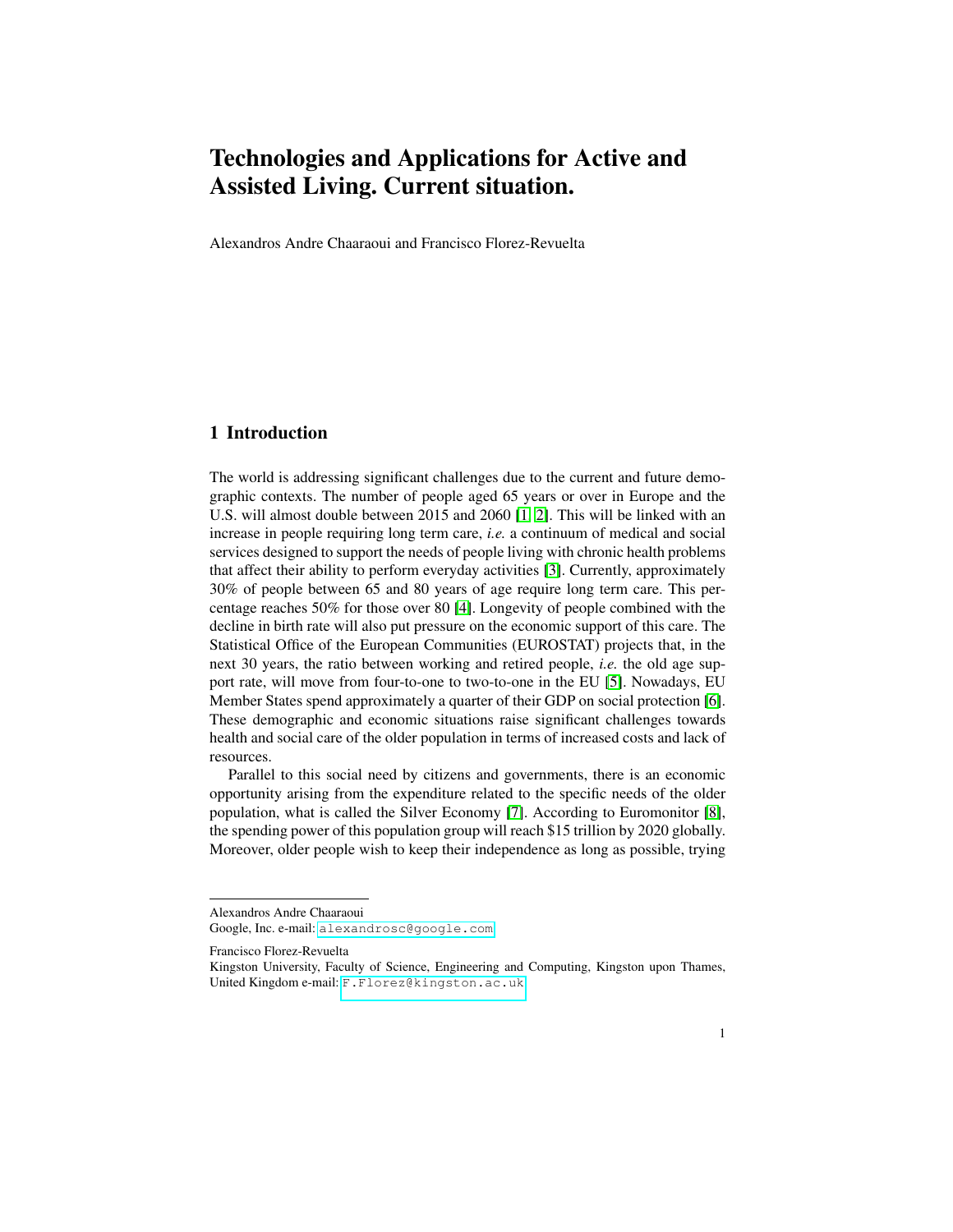to fend for themselves by having a fulfilling life in terms of everyday activities and leisure.

Simultaneously to these changes in demography and attitude, faculties, and economics of older people, there have been great advances in information and communication technologies (ICT), with a rapid deployment and adoption by the general population. This has been mainly due to the introduction of the Internet and mobile telephony, and in the near future, generalisation of home automation systems and intelligent environments.

Technologies and services for Active and Assisted Living (AAL) stand out as a possible solution to address these challenges. AAL systems aim at improving the quality of life and supporting independent and healthy living of older or impaired people by using ICTs at home, at the workplace and in public spaces. AAL refers to the use of ICTs in the environments in which users are, so that these spaces are able to interact with people in a natural way, wherever and whenever they are needed, being aware of the context (situational, temporal, emotional, etc.) of the user or the environment, and to act proactively. An AAL environment requires the use of a distributed network of sensors and actuators to create a ubiquitous technological layer, able to interact transparently with the users, observing and interpreting their actions and intentions, learning their preferences and adjusting the parameters of the system to improve their quality of life and work.

AAL establishes a new paradigm of how people use technology. This is due to its holistic and person-centred conception, so that AAL could be usable, acceptable, useful and providing social value. Of course, these AAL technologies and services must be feasible and provide business value for the companies that develop them. In order to fulfil this holistic view of technology, the solutions developed must incorporate in their conception, design and development, the involvement of experts with different backgrounds: technology, health and care, social sciences, etc. What is paramount is users' engagement, in particular of those groups that may have a greater reliance on technology or who can receive greater support in their daily lives.

The objectives of AAL are diverse, as stated by the AAL Joint Programme [\[9\]](#page-8-7):

- to extend the time people can live in their preferred environment by increasing their autonomy, self-confidence and mobility;
- to support the preservation of health and functional capabilities of the elderly, promoting a better and healthier lifestyle for individuals at risk;
- to enhance security, preventing social isolation and supporting the preservation of the multifunctional network around the individual;
- to support carers, families and care organisations; and
- to increase the efficiency and productivity of used resources in the ageing societies.

The stakeholders addressed by these objectives also cover a wide spectrum [\[10\]](#page-8-8):

Primary Older persons, their families and informal caregivers;

Secondary Formal caregivers, service providers, charities and voluntary organisations;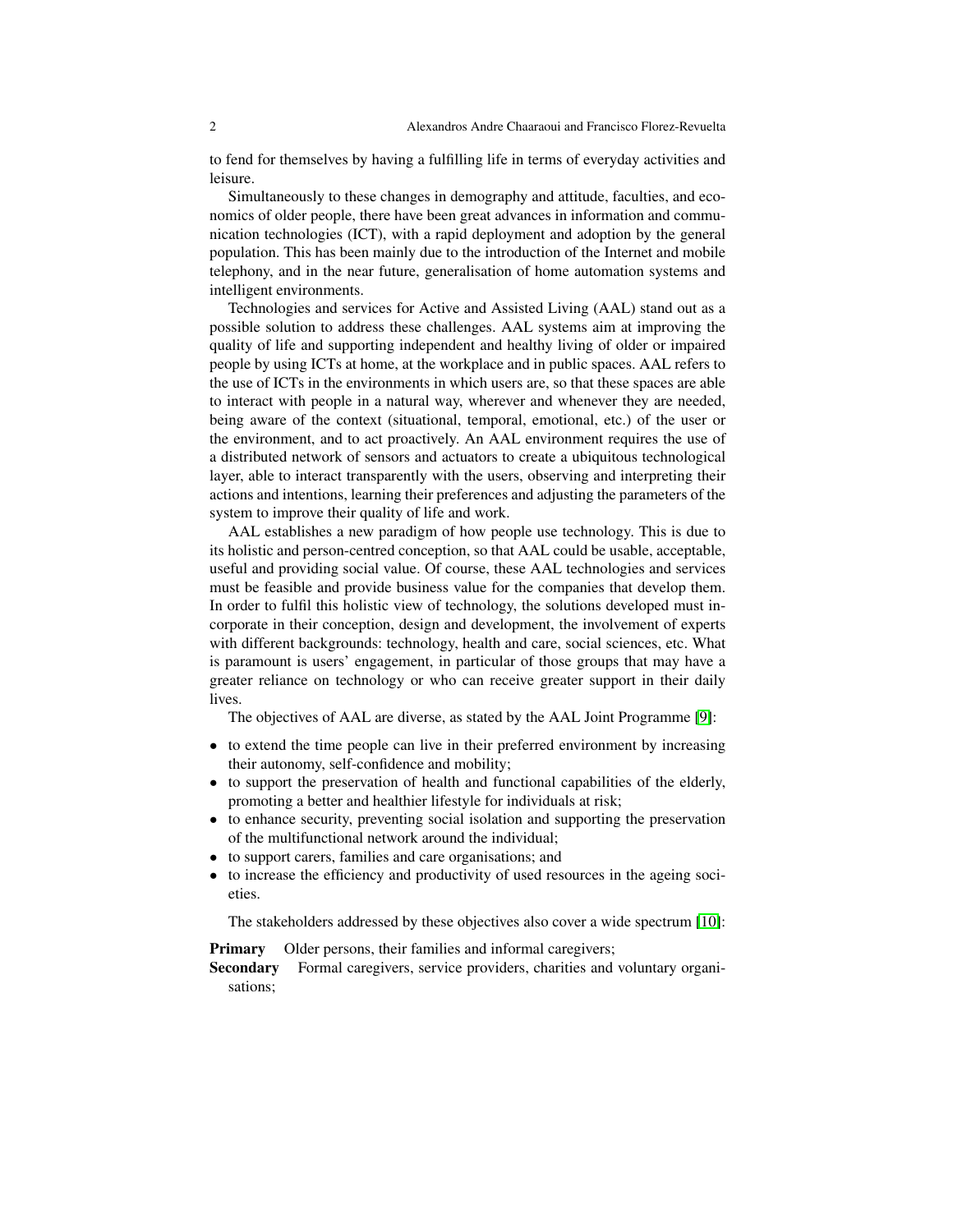Tertiary Organisations supplying AAL technologies and solutions; and Quaternary Service procurers, policy makers, insurance companies.

The wide spectrum of objectives and stakeholders offers many possibilities for researchers and innovators in order to provide valuable services. This book aims at offering a comprehensive review of the technologies and applications for AAL. That is how this book is structured, incorporating some associated issues that intervene in the design and use of those solutions.

## 2 Technologies for AAL

In order to provide AAL services in their place of need, such as care centres or personal homes of older people, researchers, engineers and technicians are challenged by the wide scope of involved technological infrastructure. Depending on the specific application, several technological areas and research fields can be involved. However, a common underlying infrastructure usually exists regarding areas as ambient intelligence and ubiquitous computing, that are closely related to sensor and smart home technologies. The present book's first part digs deeply into these areas, chapter by chapter, highlighting and analysing specific works that have addressed these challenges recently in the state of the art, as well as presenting their own contributions. In the following, these chapters and the main goals which they address are briefly summarised.

In *Current State of the Art of Smart Environments and Labs from an AAL Point of View: Critical Analysis*, current contributions to the AAL technology development, and more specifically to smart environments and labs, are synthesised to reflect the current state of the field. *Crandall & Cook* focus on the engineering, including infrastructure such as sensors and middlewares, and user needs of AAL systems, along two of the major applications of smart homes, namely health care and home automation. The current challenges and ongoing projects of the state of the art of smart homes is then laid out based on summarising the work of the globally most active research groups and commercial smart home technologies available.

Next, in *Ambient and Wearable Sensors for Human Health Monitoring*, the authors *Rodgers et al.* study how monitoring of personal activity, vital signs and physiological measures can be enabled in a manner that minimises disruption to an individual's daily routine, while protecting their privacy at the same time. Ambient and wearable sensors that make this possible are reviewed, and special emphasis is made on favouring engagement of individuals to reduce the reliance on healthcare systems and improve self-care management of chronic conditions. Among other future challenges, the authors identify that both generating just-in-time actionable knowledge and creating a learning health care system are dependent of having scalable and interoperable systems, which can track behaviours concurrently and deal efficiently with the big data issues that result from a growing array of networking sensors and their data streams.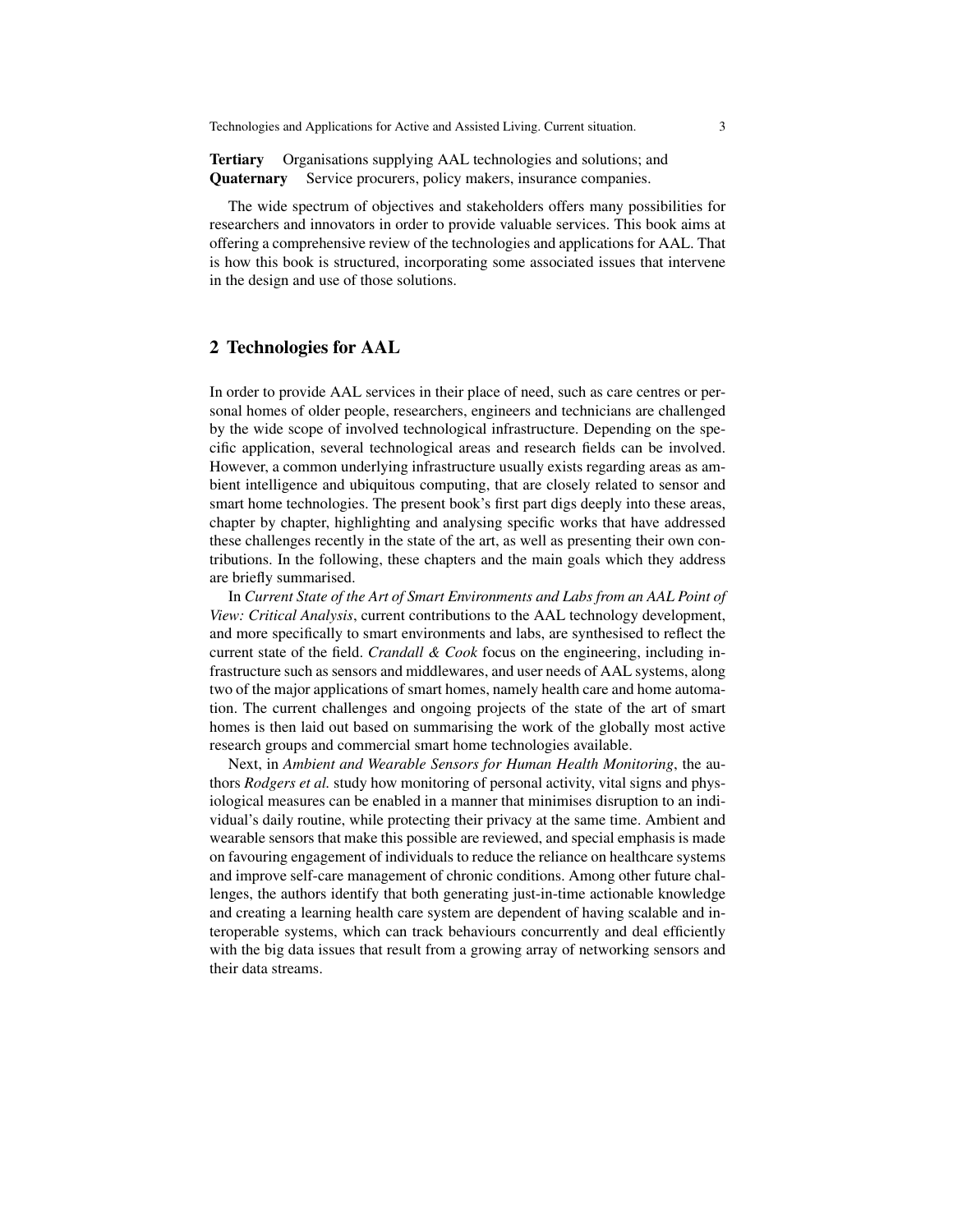Visual sensors can be considered a very special type of sensors, since in most scenarios they are able to provide richer data about the environment than multiple other environmental sensors combined. The chapter *Computer Vision for Active and Assisted Living* analyses the state of the art of RGB cameras and depth sensors, detailing how pattern recognition and machine learning methods are applied to human motion and activity recognition and tracking. *Planinc et al.* use the traditional image processing pipeline to illustrate how current AAL projects take advantage of computer vision to approach a variety of applications from human behaviour analysis to physiological monitoring. The use of depth sensors, such as the popular Microsoft Kinect, for rehabilitation and robotics among others is reviewed, detailing skeletal pose estimation and tracking techniques, as well as methods based on depth maps, point clouds and plan-view maps. Finally, existing studies are synthesised related to the accuracy of infrared and time-of-flight depth sensors in comparison to stereo cameras and other marker-based tracking systems.

The different types of sensors and their readings, from binary to three-dimensional images, provide AAL systems with very heterogeneous information about the environment on which to act upon. The chapter entitled *A Data Fusion Approach for Identifying Lifestyle Patterns in Elderly Care* synthesises data fusion approaches which are aimed at combining information from multiple sensors of the same or different nature at varying levels of the system. A specific case of data fusion is considered, *i.e.* the combination of motion detectors and cameras, namely passiveinfrared motion sensors, RGB cameras and depth sensors. *Eldib et al.* also introduce an in-home monitoring system which fuses a network of motion sensors and lowresolution cameras by combining the detected activities to identify the occupant's daily lifestyle pattern. Especially the deviations in these lifestyle patterns, such as *restful isolated days* or *busy social days*, can be very valuable health indicators.

Another challenge that arises from the heterogeneous sensors and actuators that can be employed in smart homes is their interoperability. Different underlying systems and protocols have to work together, since rarely one vendor can cover all in-home, wearable and mobile technologies, that users want to use transparently. This subject is addressed in *Towards Interoperable Enhanced Living Environments*, focusing on interoperability in Internet of Things infrastructures. *Spinsante et al.* summarise the basic challenges of interoperability as 1) device cooperation and discovery, 2) reduction of the number of gateways, and 3) user-centred personalisation. Specific design methodologies and existing projects and frameworks aimed at providing the necessary software architecture and the required network and data interoperability are reviewed.

AAL services maybe as simple as reminding a person to take their prescription each eight hours, or as complex as recognising that the average daily amount of movement of an individual has been decreasing steadily and that this could imply a health risk due to their medical condition. This means that sophisticated long-term monitoring and detection may be necessary. In *Reasoning systems for AAL*, *Azkune et al.* distinguish three functional layers in reasoning systems for activity monitoring, activity modelling and activity inference. Monitoring is achieved through visual, environmental or wearable sensors, whereas modelling and inference re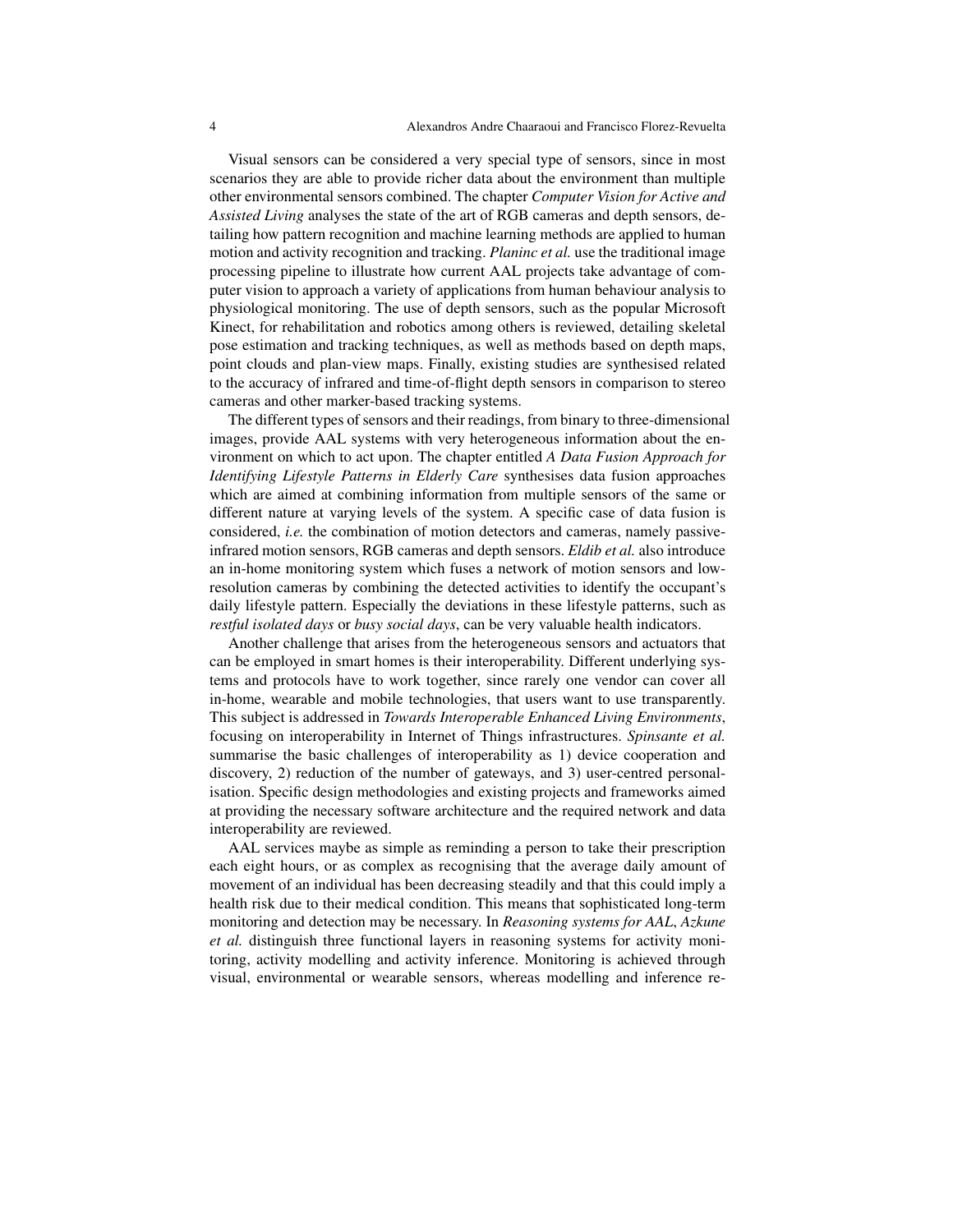quires learning techniques, either data-driven approaches that learn models from user data and infer the corresponding class, or knowledge-driven approaches that apply domain-specific knowledge and rules. Last but not least, the use of ontologies in AAL as support for reasoning systems is considered, as these can solve the modelling of complex data domains (*e.g.* user context) in an expressive and formal way.

Intelligent environments that enable AAL systems are not passive systems that continuously read data and eventually show results on a screen, but interactive systems that have to be able to proactively engage with the user when necessary. In the chapter named *Person-Environment Interaction*, the author *Caleb-Solly* presents an overview of human-computer interaction methods and design issues for personenvironment interaction that are related to AAL. Special consideration is given to the accessibility needs of people with age-related physical and cognitive impairments, exploring different interaction modalities and technologies depending on the specific impairment and other additional variables, such as stress and social context.

The last chapter of this part of the book dedicated to AAL technologies, deals with telehealth. Among the valuable services AAL systems can provide, telehealth stands out as a viable option for enabling individuals to live at home safely and independently despite requiring periodic or continuous assistance, which is nowadays provided only in clinical environments. Health-oriented data analytics methods are reviewed in *Data Analytics for enabling Connected Health* by *Naguleswaran et al.* Furthermore, a novel data analytics method is presented. This decision support system relies on data from smart phones to identify human activity patterns and detect deviations based on individual health requirements. The system is also able to select the appropriate features for this purpose and ignore irrelevant inputs.

#### 3 Applications for AAL

These technologies can be applied to offer a variety of services in different environments, *i.e.* at home, in public spaces, and at work. The AALIANCE2 Coordination Action presented several scenarios where AAL technologies can provide support to older people [\[10\]](#page-8-8): prevention of early degeneration of cognitive abilities, healthy living, management of chronic diseases, age-friendly and safe environments, fall prevention, management of daily activities and keeping control over own life, keeping social contact and having fun, outdoors mobility, avoiding caregivers isolation, and senior citizens at work. The second part of this book includes chapters discussing in detail some of these applications, the technologies employed in each case, and presenting their own work to provide valuable services.

Activities of Daily Living (ADLs) are those common tasks that people do everyday. Basic activities such as bathing, dressing, toileting and eating; and instrumental activities, including, for instance, shopping, housekeeping, food preparation and ability to handle finances. In *Supporting Activities of Daily Living*, *Shewell et al.* review how AAL technologies, in particular smart environments, enable older people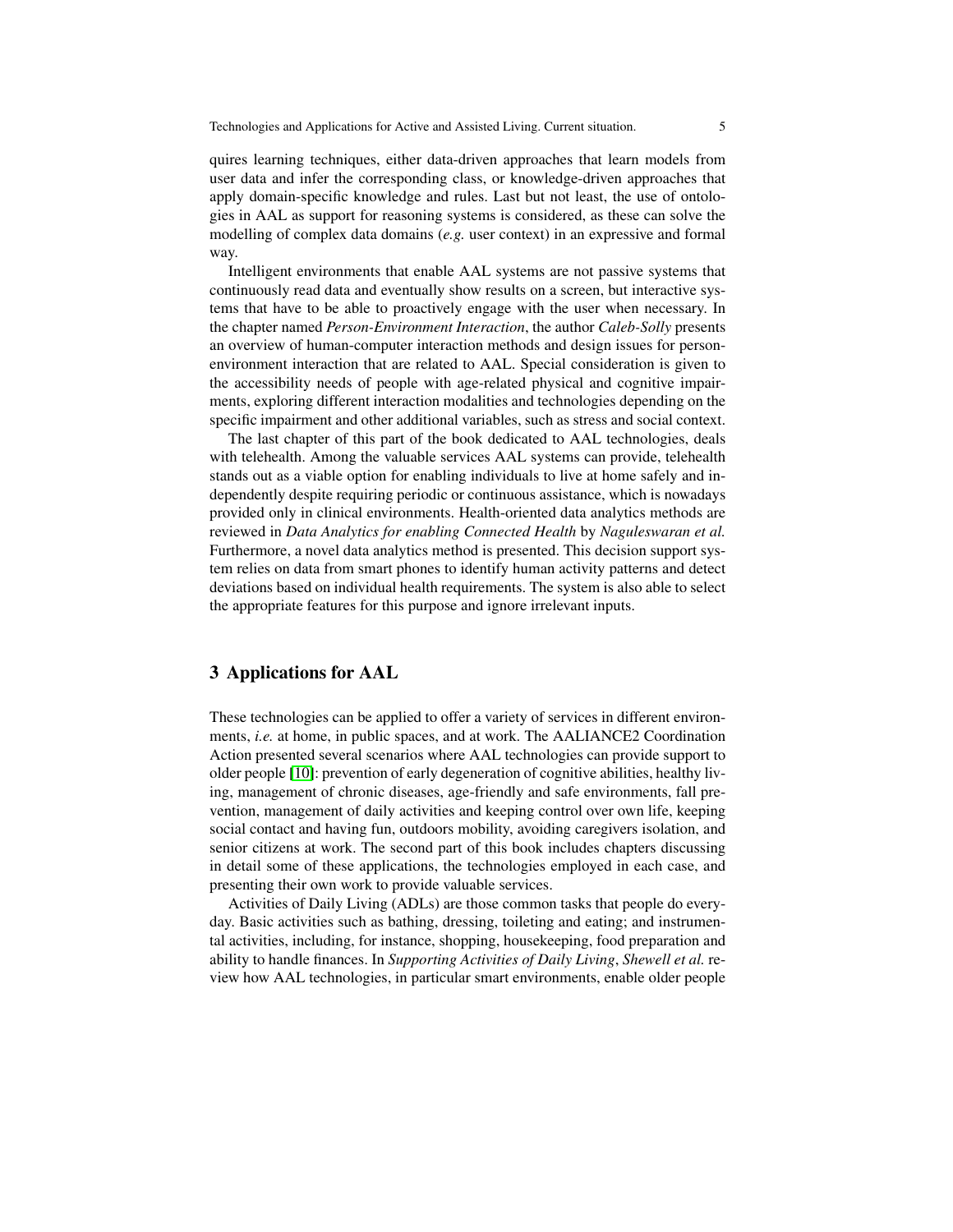to perform some of these activities. They present several approaches to make environments intelligent: data driven, knowledge driven and context aware. Finally, the authors describe some challenges to design robust and reliable systems to support ADLs. These include data heterogeneity, interleaved activities, multiple occupancy, and ethical and security issues.

Gait is noticeably closely related to a person's well-being and personal autonomy, but it is also a very valuable metric for their physical and mental health state. In *Human gait analysis for frailty detection. Quantitative techniques and procedures.*, *Fontecha et al.* study specifically the frailty syndrome considering gait activity as main predictor of the functional disorder of frailty. Multiple sensors, as accelerometer-enabled devices, pressure sensors and cameras, and analysis methods, based on different gait parameters and classification algorithms, are presented. Next, the authors present their own methods and results in three different case studies using accelerometer-enabled smartphones, wireless sensorised insoles, and a structured light sensor, respectively.

Increase in frailty may lead to a higher risk of having a fall incident. First, chapter *Fall prevention and detection* focuses on automatic techniques to assess fall risk, as a mechanism for prevention. *Baldewijns et al.* present different spatial and temporal parameters, which can be obtained from gait, in order to estimate an increase in fall risk. They also review the sensors that may be employed to calculate those parameters, next, different alternatives to visualisation and automatic interpretation of the gathered data. Finally, as the authors indicate, although these techniques may prevent falls, they cannot eliminate them completely. Therefore, they present different methods for fall detection using body-worn sensors (*i.e.* inertial measurement units) or sensors located in the environment (*i.e.* doppler radars, cameras, and RGB-D devices).

Mobility is key to carry out many ADLs, for instance ensuring that older people can continue their interaction with others to avoid social isolation, that they are able to do their shopping by themselves, or that they can move independently at home. Most mobile devices incorporate pre-installed applications for location and navigation, however, commonly, they are not appropriate for being used by pedestrians or they miss valuable information required by people with physical or sensory impairments. *Hempel et al.* in their chapter *Outdoor Mobility Assistance – Technologies Helping on the Way* present different systems for localisation and positioning, as Global Navigation Satellite Systems (GNSS), infrastructure-based systems, dead reckoning methods, and hybrid methods. They also introduce other aspects that are relevant when designing navigation systems, as how to model the environment, and how to facilitate the interaction with the user. Finally, the authors review several products available in the market and relevant research projects in the area.

The chapter *Location And Orientation Technologies Based On Wifi Systems For People With Disabilities In Indoor Environment* complements the previous chapter, by studying the specific case of indoor systems, in which GNSS are not applicable, as the line of sight between satellites and the users is blocked. *Coret Gorgonio et al.* follow the Human Activity Assistive Technology (HAAT) model [\[11\]](#page-8-9) to present the different aspects involved in mobility support systems for people with impairments.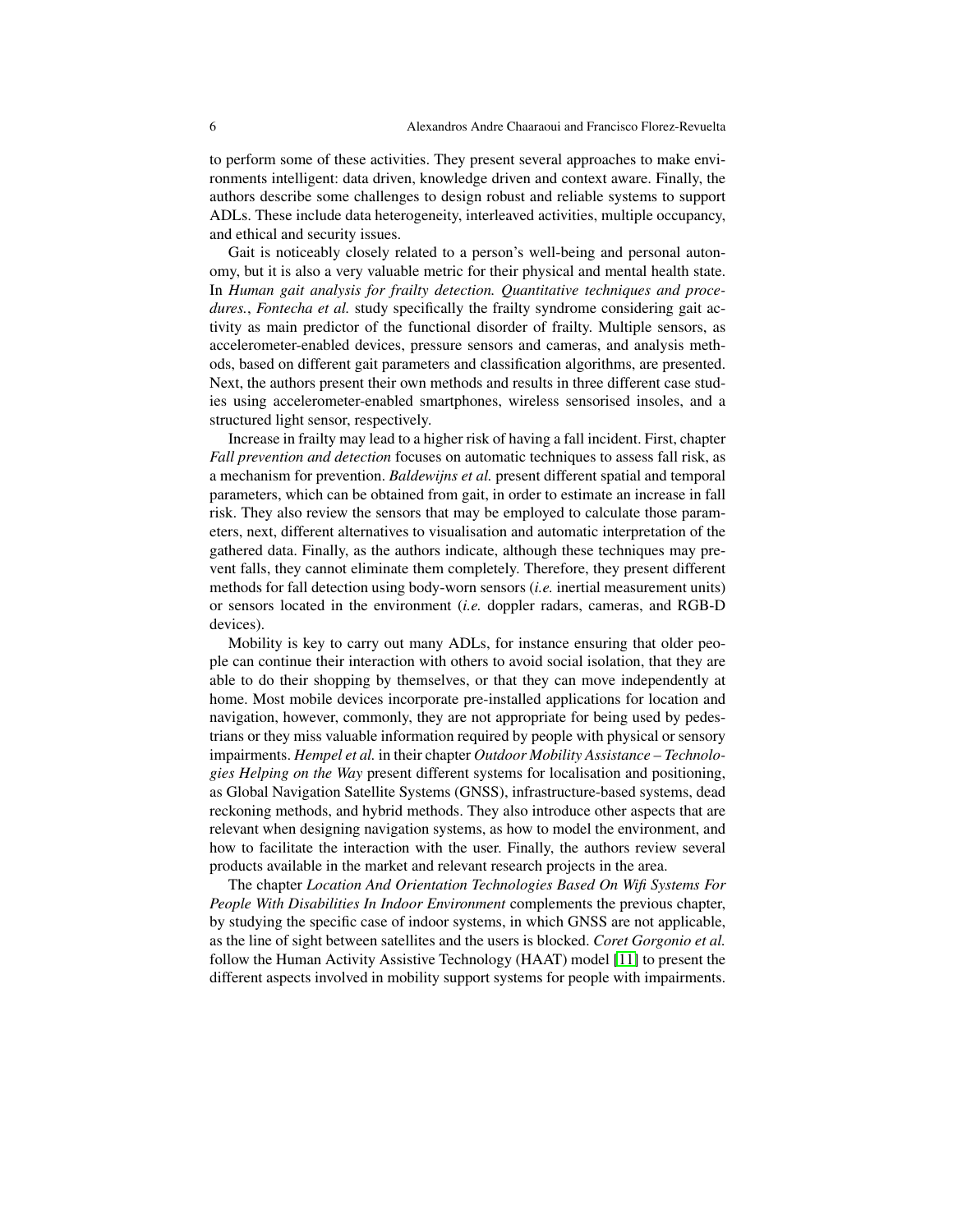Technologies and Applications for Active and Assisted Living. Current situation. 7

The involvement of occupational therapists is very relevant at the moment of prescribing the appropriate AAL technologies and services to support independent living of older people. *Young* introduces the Person-Environment-Occupation Model (PEOM) [\[12\]](#page-8-10) in chapter *Enabling health, wellbeing and engagement in life through ambient assisted living technologies: An occupational therapist's lens*, as a framework for that prescription. Next, the principles for universal design are enumerated. Finally, the author reviews different examples of solutions to support older people in their well-being, health, social interaction, and engagement in life.

Other systems carry out a continuous monitoring of vital signs using wearable sensors, interpret the acquired data, support the medical staff or the carers to take a decision, and present the feedback in a meaningful and valuable way. *Baig et al.* review different decision support systems for inpatient care which provide data and feedback using tablets. This chapter, *Tablet-based Clinical Decision Support System for Hospitalised Older Adults*, analyses the current issues and challenges involved with the use of tablets in hospital care. Finally, the authors propose a decision system to provide individualised monitoring and interpretation of the vital signs in order to diagnose different health problems.

## 4 Associated Issues and Case Studies

In the third and final part of the book, cross-cutting issues of AAL systems are tackled, which go beyond technology and applications and affect an AAL system's whole lifetime from design to result evaluation. These issues, such as the design of AAL services, accessibility, and privacy, have come up several times in this book, and it can be seen clearly how challenging and wide-scoped these subjects are when targeting in-home technology and health care services. In *Smart, Age-friendly Cities and Communities: the Emergence of Socio-technological Solutions in the Central and Eastern Europe*, smart cities and age-friendly communities are studied, focusing mainly on universal design, usability and accessibility. *Klimczuk & Tomczyk* present examples of such cities and communities and the concepts and premises that grounded these developments. Then, a closer look is taken to Central and Eastern Europe analysing the local needs of older adults, and how the challenge of a rapidly ageing population is handled along an often deficient existing infrastructure.

With all the analysed technologies and applications AAL compromises, one could ask the question of how a really accessible environment would look like that enables seamless multimodal interaction for older adults and impaired inhabitants, with both existing and emerging assistive technology solutions. *Stephanidis* attempts to answer this ambitious question in the chapter *Towards accessible Ambient Assisted Living environments*. By presenting such an accessible AAL environment, the emerging requirements are analysed, along the existing work of the state of the art and open challenges.

Perhaps one of the most clear issues associated with the adoption of AAL systems in private and semi-private environments is how the right to privacy can be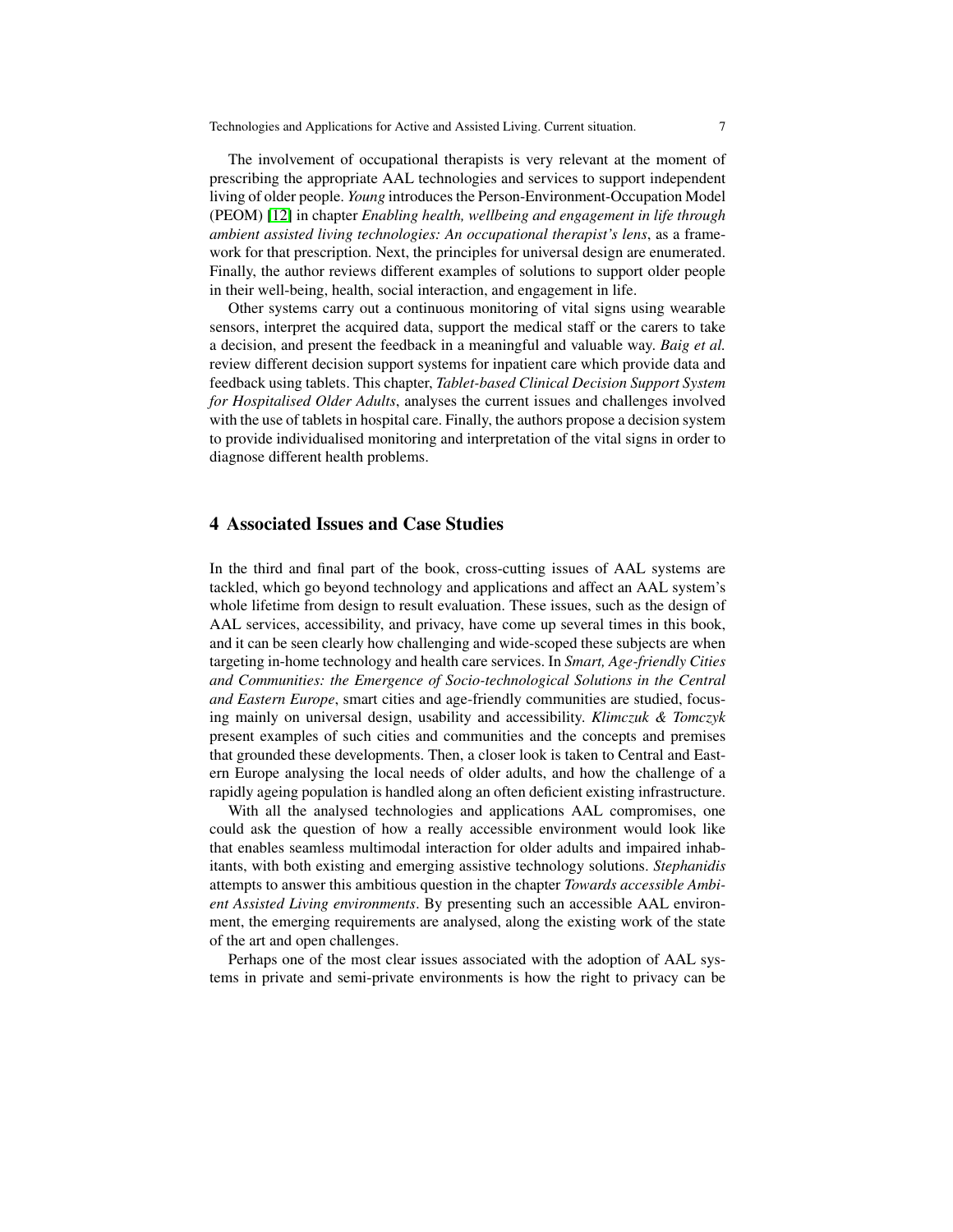protected without decreasing the quality of the service and, in particular, the recall of monitoring systems that detect situations of risk, such as falls. In *Privacy and ethical issues*, *Florez-Revuelta et al.* introduce privacy, ethical and legal issues related to healthcare technologies. With this context, design principles for privacy-aware technologies are presented. One particular case of technology is studied in further depth. This is visual monitoring with cameras, since this is one of the most intrusive technologies seen throughout this book. Different methods for visual privacy protection are reviewed, and an approach to offer different visualisations based on the user's context is presented.

End-users of AAL services have to be involved from very early design stages to avoid unexpected user experience conflicts. However, even when this is done, older or impaired adults are extremely heterogeneous, which makes it very difficult to find the right target group and approach the design stage appropriately. In *Human-centred design with older adults: examples and recommendations for research, ideation and testing*, *Correia de Barros & Vasconcelos* go through the principles and practice of human-centred design with older adults reviewing existent literature and defining recommendations for the phases of ideation, testing and refinement. As a result, this chapter is very useful for both researchers and practitioners to support human-centred design processes.

Finally, the last chapter of this third part of the book presents a case study that goes from the initial design of a specific home platform to the final evaluation of experimental results obtained on an implemented proof of concept. In *Design and Implementation of a Smart Home Technological Platform for the Delivery of AAL Services: from Requirements to Field Experience*, *Spinsante et al.* first provide an overview of existing technology platforms used in research projects, and then introduce their platform for AAL service provisioning. Due to the close collaboration with several small medium enterprises which contributed their own technology, special attention is given to interoperability and product integration. During the evaluation of the experimental results, several aspects are addressed, not only limited to technology and the successful use of AAL services, but including also data management and analysis, and user interaction.

#### Acknowledgements

Final version published in *Active and Assisted Living: Technologies and Applications* by Dr. Francisco Florez-Revuelta & Dr. Alexandros Andre Chaaraoui (Eds.), IET, 2016. ISBN 978-1-84919-987-2.

#### **References**

<span id="page-7-0"></span>[1] European Union, *The 2015 Ageing Report. Underlying Assumptions and Pro-*